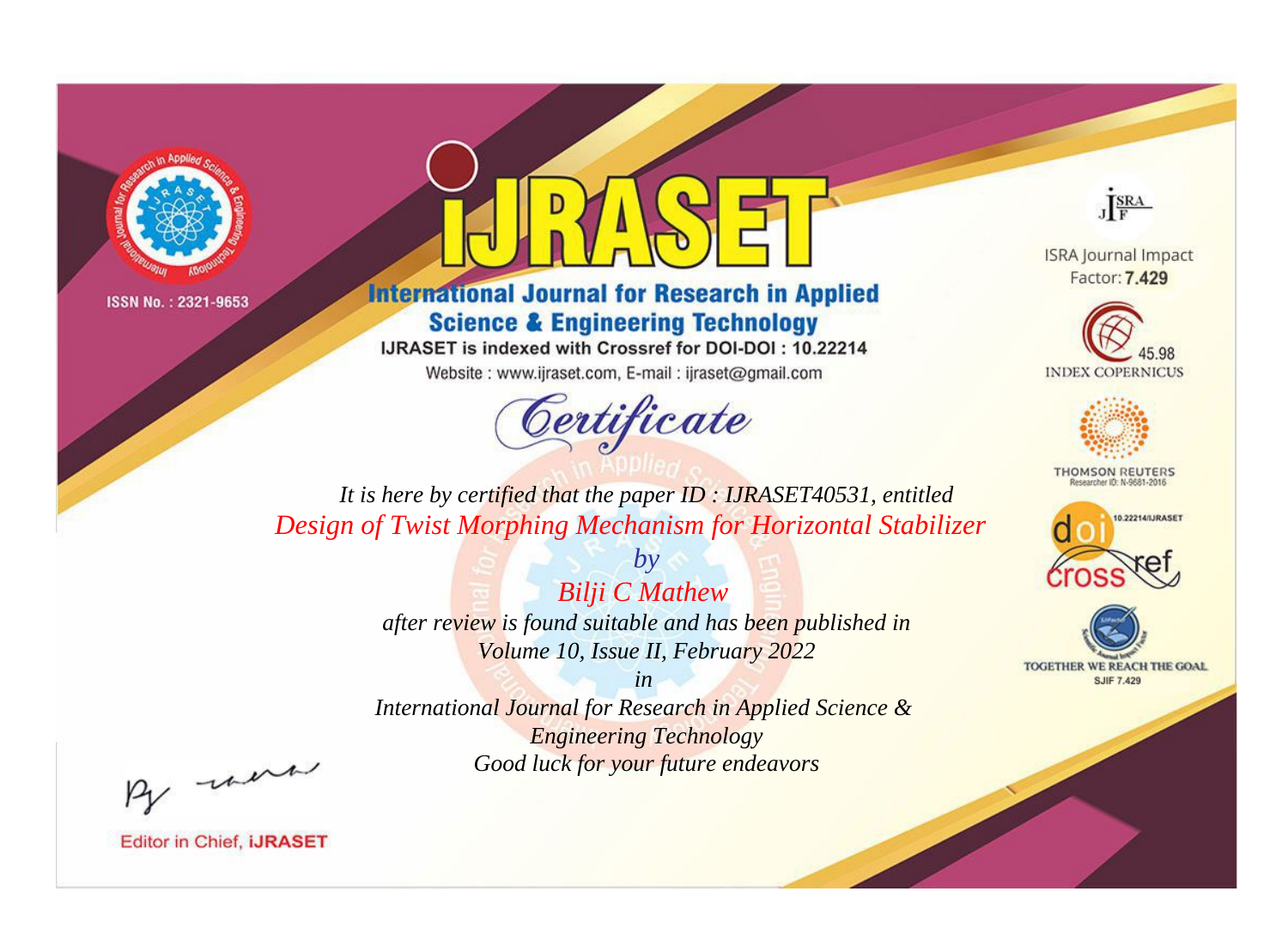



**International Journal for Research in Applied Science & Engineering Technology** 

IJRASET is indexed with Crossref for DOI-DOI: 10.22214

Website: www.ijraset.com, E-mail: ijraset@gmail.com



JERA

**ISRA Journal Impact** Factor: 7.429





**THOMSON REUTERS** 



TOGETHER WE REACH THE GOAL **SJIF 7.429** 

It is here by certified that the paper ID: IJRASET40531, entitled Design of Twist Morphing Mechanism for Horizontal Stabilizer

> $b\nu$ **Prantik Dutta** after review is found suitable and has been published in Volume 10, Issue II, February 2022

> $in$ International Journal for Research in Applied Science & **Engineering Technology** Good luck for your future endeavors

By morn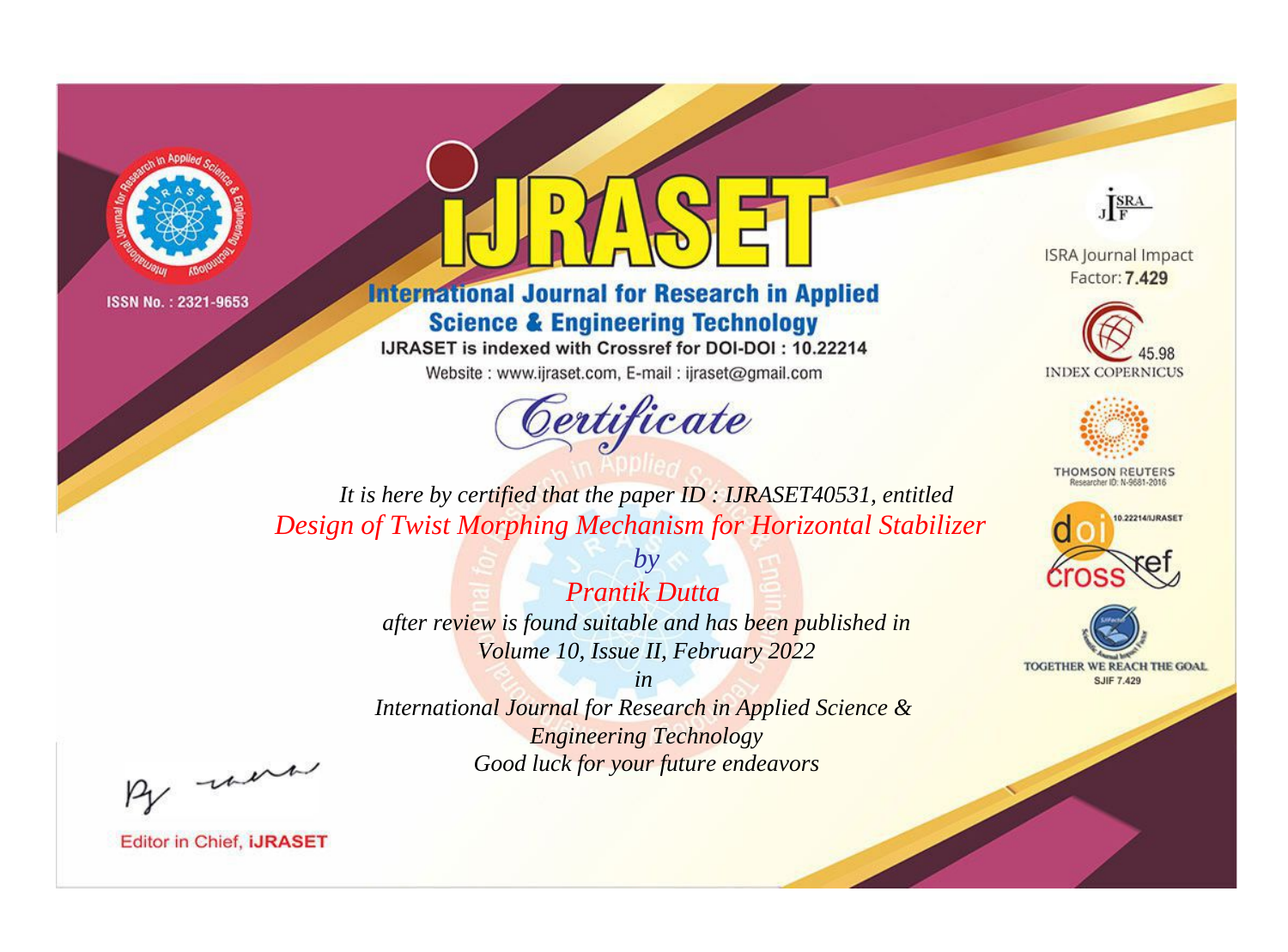



**International Journal for Research in Applied Science & Engineering Technology** 

IJRASET is indexed with Crossref for DOI-DOI: 10.22214

Website: www.ijraset.com, E-mail: ijraset@gmail.com



JERA

**ISRA Journal Impact** Factor: 7.429





**THOMSON REUTERS** 



TOGETHER WE REACH THE GOAL **SJIF 7.429** 

*It is here by certified that the paper ID : IJRASET40531, entitled Design of Twist Morphing Mechanism for Horizontal Stabilizer*

> *Sagar K Sahu after review is found suitable and has been published in Volume 10, Issue II, February 2022*

*by*

*in* 

*International Journal for Research in Applied Science & Engineering Technology Good luck for your future endeavors*

By morn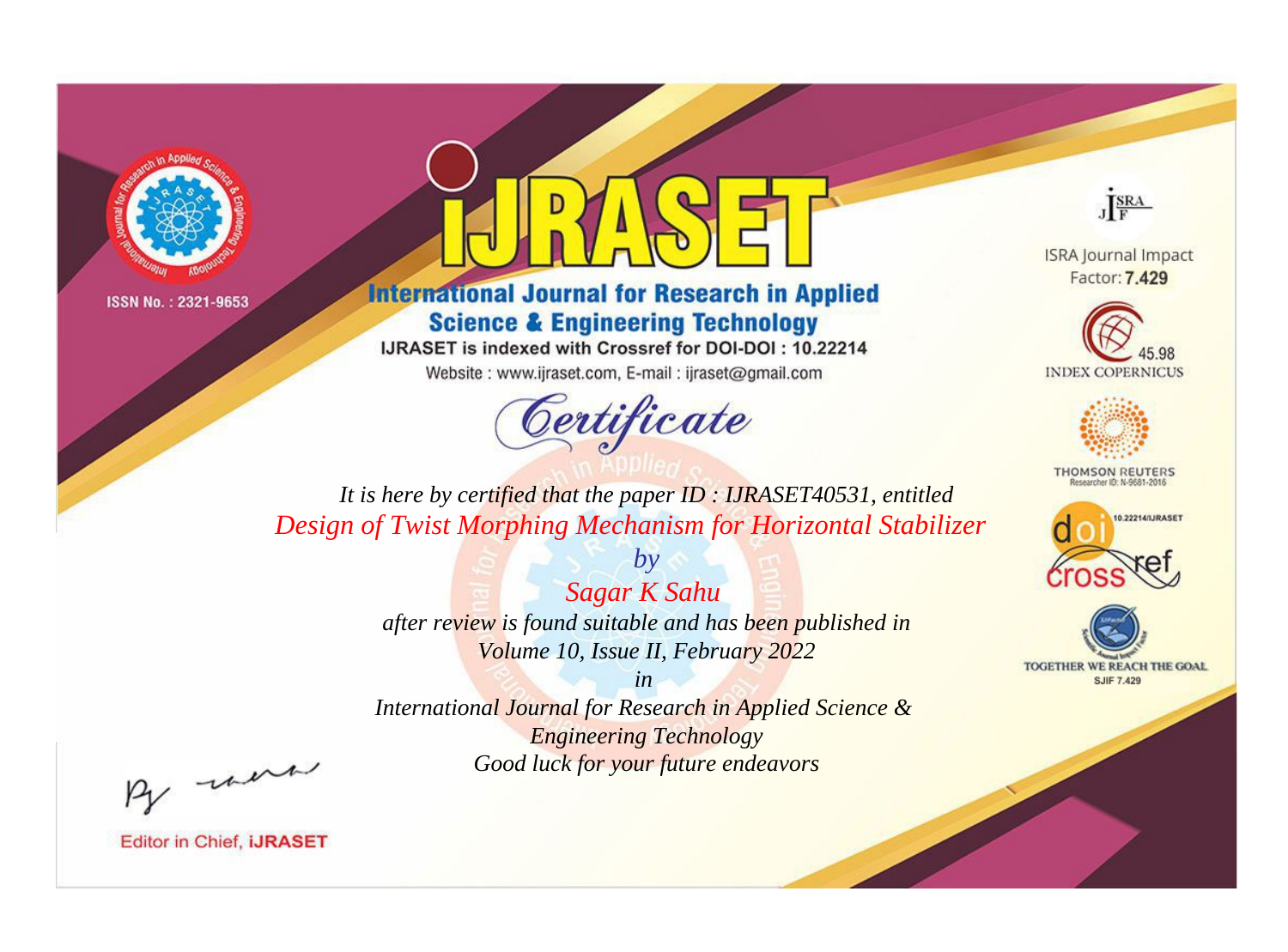



**International Journal for Research in Applied Science & Engineering Technology** 

IJRASET is indexed with Crossref for DOI-DOI: 10.22214

Website: www.ijraset.com, E-mail: ijraset@gmail.com



JERA

**ISRA Journal Impact** Factor: 7.429





**THOMSON REUTERS** 



TOGETHER WE REACH THE GOAL **SJIF 7.429** 

It is here by certified that the paper ID: IJRASET40531, entitled Design of Twist Morphing Mechanism for Horizontal Stabilizer

> $b\nu$ Vasudha Kunjir after review is found suitable and has been published in Volume 10, Issue II, February 2022

 $in$ International Journal for Research in Applied Science & **Engineering Technology** Good luck for your future endeavors

By morn